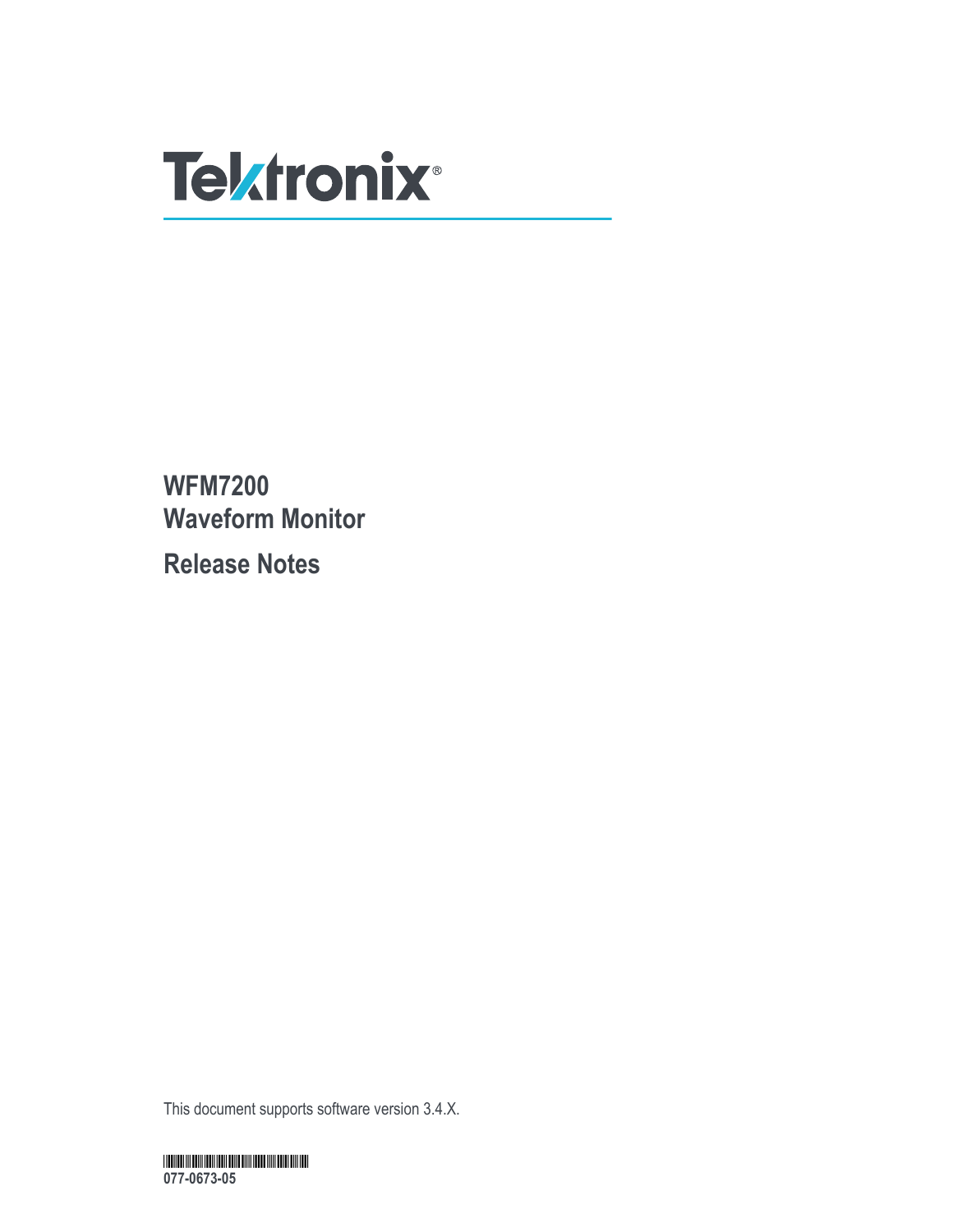Copyright © Tektronix. All rights reserved. Licensed software products are owned by Tektronix or its subsidiaries or suppliers, and are protected by national copyright laws and international treaty provisions. Tektronix products are covered by U.S. and foreign patents, issued and pending. Information in this publication supersedes that in all previously published material. Specifications and price change privileges reserved.

TEKTRONIX and TEK are registered trademarks of Tektronix, Inc.

## **Contacting Tektronix**

Tektronix, Inc. 14150 SW Karl Braun Drive P.O. Box 500 Beaverton, OR 97077 USA

For product information, sales, service, and technical support:

- In North America, call 1-800-833-9200.
- Worldwide, visit *[www.tek.com](http://www.tek.com)* to find contacts in your area.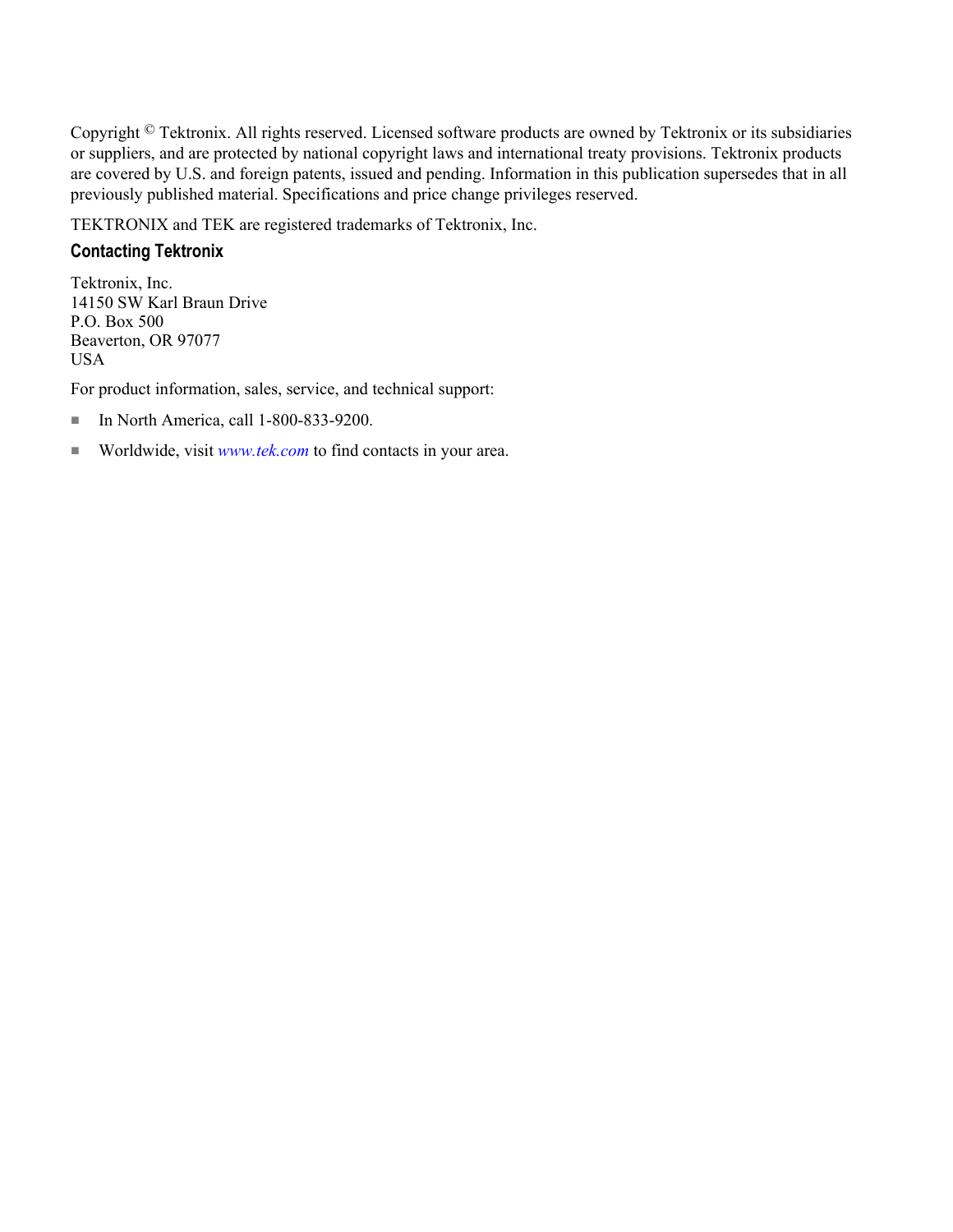## **Release notes**

This document describes the key features and known limitations of software version 3.4.X of the WFM7200 Waveform Monitor. Some of these notes apply only to instruments with specific options installed. A list of available instrument options can be found at the Tektronix Web site (www.tek.com).

## **New features**

Software version 3.4.X adds a new HDR (High Dynamic Range) tool set for assisting camera operators and editors to adjust their content to the correct levels. The HDR toolset included the following new features and capabilities:

*NOTE. Option PROD is required to access the HDR tool set.*

- Waveform display
	- The Waveform display pop-up menu now contains a Dynamic Range setting where you can select from SDR, HDR, HDR Full, and Camera Log.
	- Depending on the Dynamic Range setting, the CONFIG > Graticules and Readouts menu has new graticule selections for monitoring HDR content.
	- When HDR or HDR Full is selected as the Dynamic Range, you can use the Left / Right arrow keys to toggle the vertical scale of the HDR graticule between Nits, Stops, Reflectance and Code Value. The selected scale is shown at the bottom of the display. Camera operators can use the graticule lines at 2%, 18% or 90% Reflectance to properly setup camera exposure with a camera test chart of 2% black, 18% gray and 90% white.
	- When the ST.2084 (1K) or ST.2084 (10K) HDR graticules are selected, a fixed zoom mode from 100 Nits to maximum scale is available by using the Up arrow key to enable Zoom Mode and the Down arrow key to disable Zoom Mode. When Zoom Mode is enabled, the Gain function and the Vertical Position controls are locked in a fixed configuration. When in HDR modes, Variable Gain will be enabled by default to facilitate the Zoom mode function.
	- When HDR or HDR Full mode is selected as the Dynamic Range setting, the mV measurement cursors are replaced by a set of Nits measurement cursors.
- Picture display
	- The CONFIG > Display Settings menu now has a Picture Brightup on Luma/Specular Gamut Error setting where you can select from Off, Luma On, HDR Specular On, and HDR Full Specular On.
	- When the Picture Brightup is set to HDR Specular On or HDR Specular Full On, the highlight overlay is turned on for selected HDR or HDR Full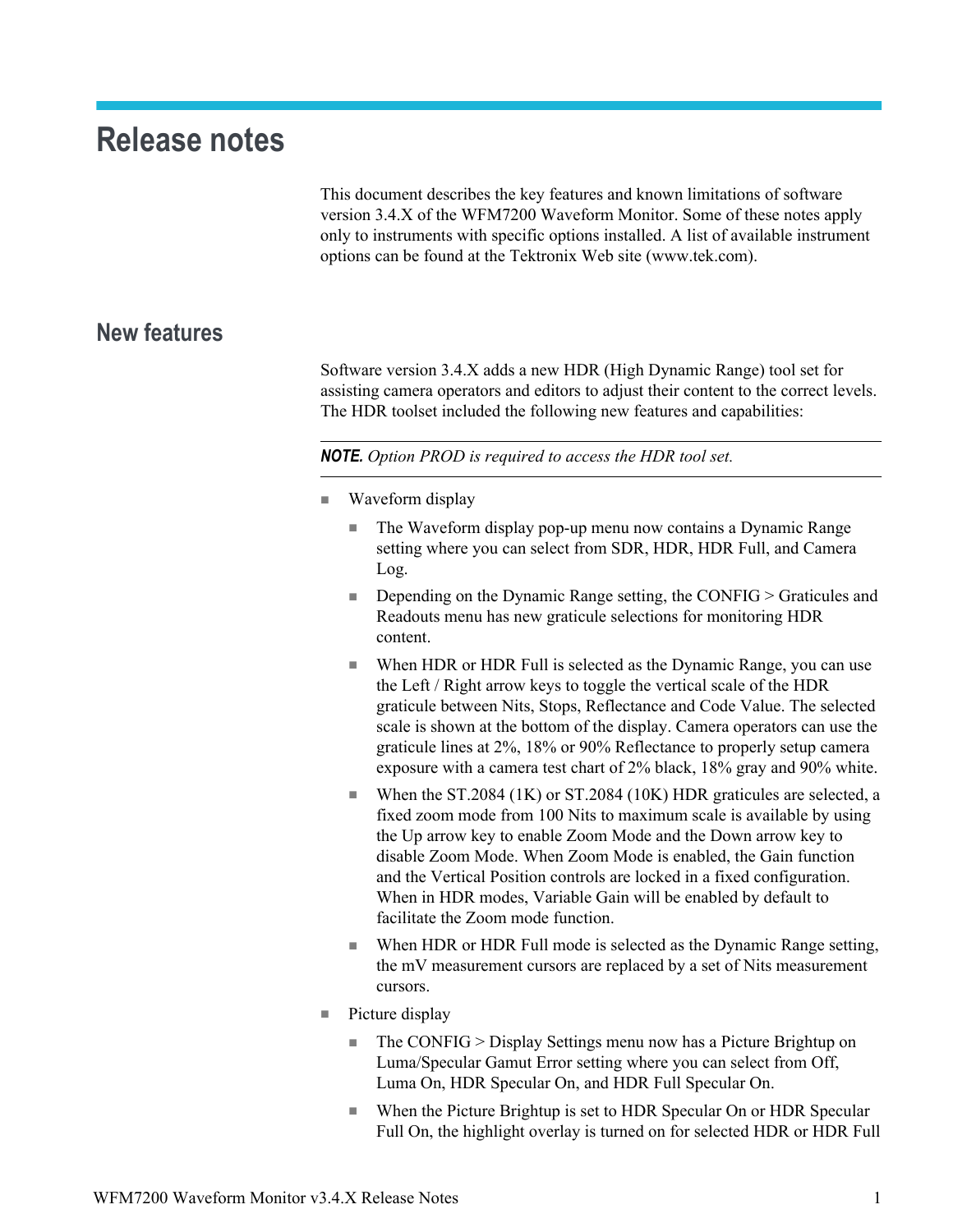settings and produces HDR zebra highlights in the picture for large areas of the trace that exceed 100 nits. The HDR zebra highlighting allows users to verify the location and the size of the specular highlights.

- Graticule settings
	- The CONFIG > Display Settings menu now has a Graticule Opacity setting where you can select from Additive and Opaque. The Additive setting alpha-blends the graticule and trace together. The Opaque setting allows the graticule to obscure the trace.
	- $\blacksquare$  The CONFIG > Display Settings menu now has settings for selecting Grey as the color of the readouts and/or the graticules.
- UI color scheme
	- The DISPLAY menu now has a UI Colorscheme setting where you can select from Classic, Modern, and Monochrome. The Classic setting provides the traditional look and feel of Tektronix waveform monitors. The Modern setting provides a look and feel similar to the Tektronix PRISM Media Analysis Platform. The Monochrome setting provides a black and white display intended for color grading and similar applications.
- 4K tile mode
	- When the instrument is in 4K tile mode, the trace intensity is lessened to aid in viewing the display.

## **General limitations**

This release has the following general limitations. Topics are listed in alphabetical order.

**Dolby operation with Option DPE** ■ For listening mode selections other than FULL or EX, clipping may occur. For example, if the Dolby Digital input is 3/2 with full-scale test tones and Stereo listening mode is selected, clipping will likely occur. To avoid clipping, choose either compression mode, Dialnorm+Line or Dialnorm+RF in CONFIG > Audio Input/Outputs > Dolby D (AC-3) Setup > Dialnorm&DynRng.

- When in Channel Mode 2/2 and Phantom Listening Mode, the Surround Sound display (AUDIO tile) shows the Ls and Rs levels attenuated by 3 dB instead of displaying at full amplitude for this channel mode/listening mode combination.
- When in Channel Mode 3/0 and 3-Stereo Listening Mode, the Surround Sound display (AUDIO tile) shows the C level attenuated by 3 dB instead of displaying at full amplitude for this channel mode/listening mode combination.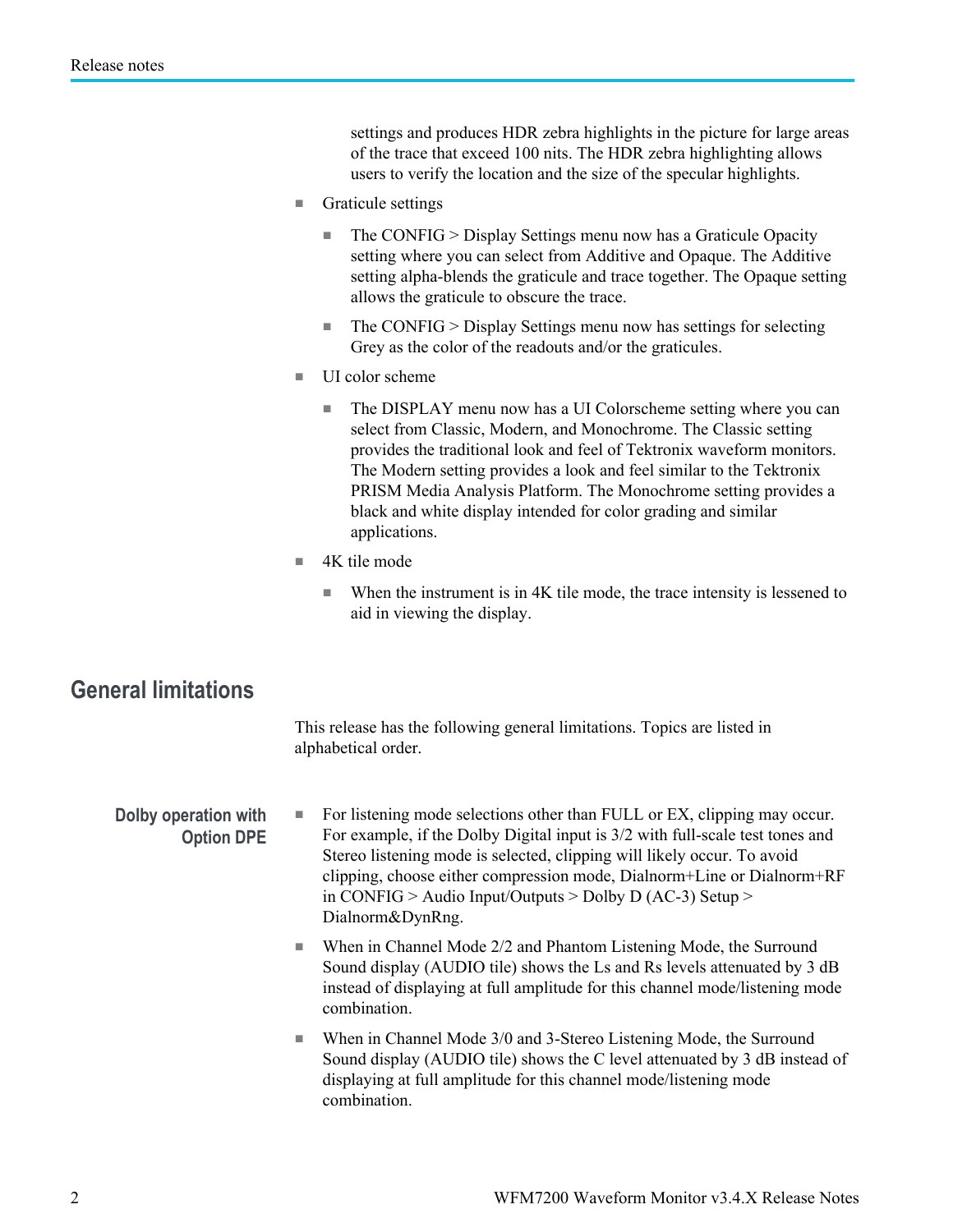|                                                 | The Dolby E/Dolby Digital decoder will pass through PCM audio at 48 kHz<br>n.<br>frequencies or less. Audio frequencies above this will not pass through and<br>may cause noise or distortion on both the bars and the audio outputs. If PCM<br>audio at frequencies greater than 48 kHz is used, choose either AES A or B<br>as the input source.                                                                                                                                                                                                                             |
|-------------------------------------------------|--------------------------------------------------------------------------------------------------------------------------------------------------------------------------------------------------------------------------------------------------------------------------------------------------------------------------------------------------------------------------------------------------------------------------------------------------------------------------------------------------------------------------------------------------------------------------------|
|                                                 | When Dolby Digital Plus (DD+) is present, the parameters below Extended<br>$\Box$<br>BSI are grayed out.                                                                                                                                                                                                                                                                                                                                                                                                                                                                       |
| Firmware update to<br>version 3.X               | The first time the instrument firmware is updated to version 3.X, the upgrade<br>$\mathcal{L}_{\mathcal{A}}$<br>process must be run twice in order for the firmware to be properly installed.<br>Subsequent upgrades will require only one attempt to upgrade the firmware.                                                                                                                                                                                                                                                                                                    |
|                                                 | If you are updating firmware from 2.X to 3.X via USB, after the instrument<br>$\overline{\phantom{a}}$<br>reboots, you may have to remove and reinsert the USB flash drive to<br>complete the update.                                                                                                                                                                                                                                                                                                                                                                          |
| Firmware update with any<br><b>Dolby option</b> | When updating the instrument firmware 2.X to 3.X and Option DPE is installed,<br>do not cycle the instrument power until the Power-on diagnostic screen is cleared<br>and the User interface is fully running. If the Instrument Fault LED is lit (red<br>Power/Standby button), an additional instrument reboot is required. This may be<br>performed by pressing the Power/Standby button. When the upgrade is complete,<br>the Dolby firmware version will be 2.1.2.1. You can confirm the version on your<br>instrument from the CONFIG $>$ Utilities $>$ SW Version menu. |
| Incompatible operation                          | When applying 3 Gb/s signals to any instrument that does not support the signal<br>formats, the unit indicates that the signal input is not standard. Applying<br>unsupported video signals may result in a frozen PICT display.                                                                                                                                                                                                                                                                                                                                               |
| <b>SNMP messages</b>                            | Commands returning the audCurOutput OID return the string "Embed $7 & 8$ " for<br>embedded audio channel pairs 9 & 10, 11 & 12, 13 & 14, and 15 & 16.                                                                                                                                                                                                                                                                                                                                                                                                                          |